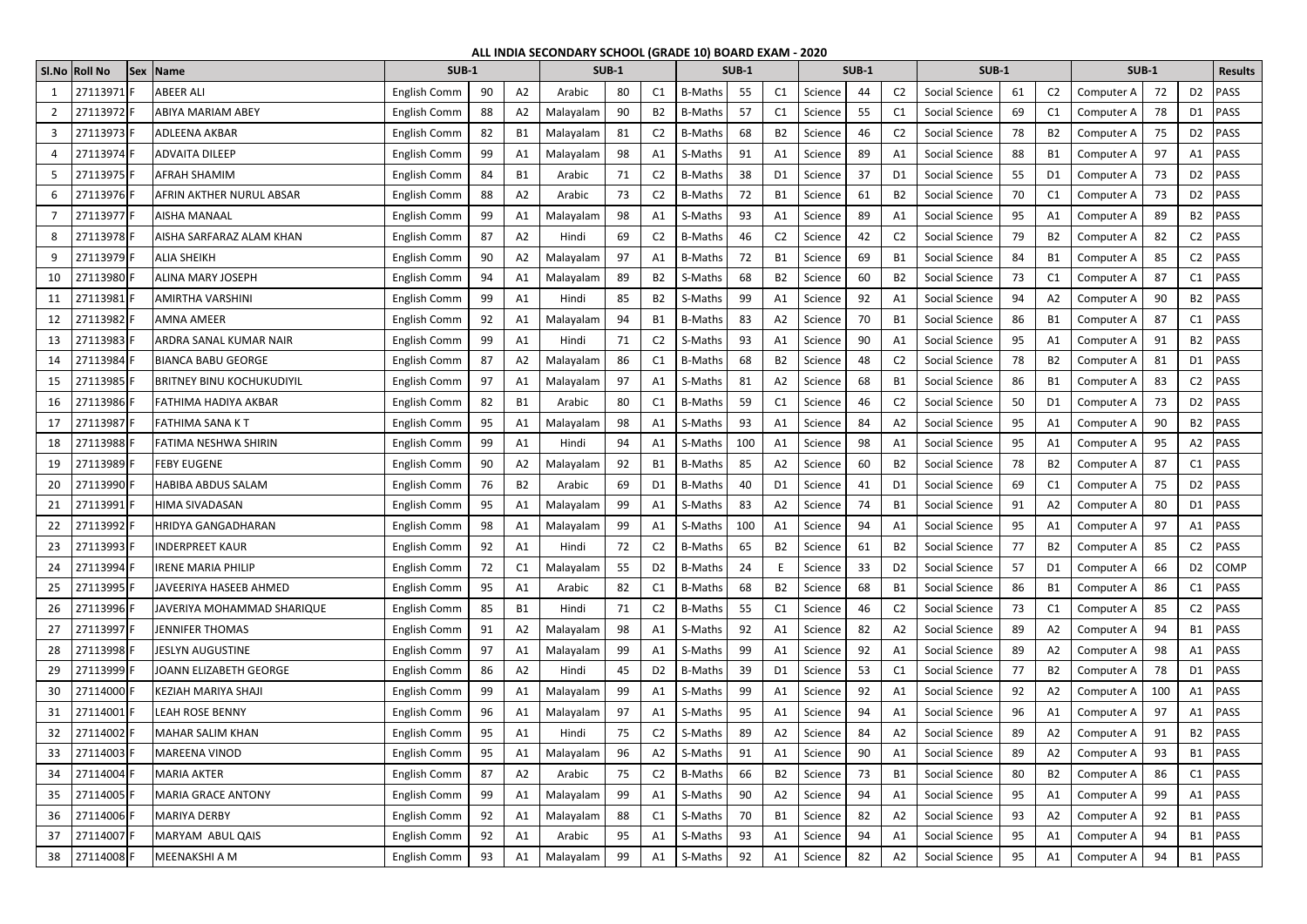## **ALL INDIA SECONDARY SCHOOL (GRADE 10) BOARD EXAM - 2020**

|    | SI.No Roll No | <b>Sex Name</b>                         | <b>SUB-1</b> |    |                | <b>SUB-1</b> |    |                | <b>SUB-1</b>   |    |                |         | <b>SUB-1</b> |                | <b>SUB-1</b>          |    |                | <b>SUB-1</b> |    |                | <b>Results</b>      |
|----|---------------|-----------------------------------------|--------------|----|----------------|--------------|----|----------------|----------------|----|----------------|---------|--------------|----------------|-----------------------|----|----------------|--------------|----|----------------|---------------------|
| 39 | 27114009      | <b>MEENAKSHI BYJU</b>                   | English Comm | 90 | A <sub>2</sub> | Malayalam    | 93 | B1             | <b>B-Maths</b> | 90 | A2             | Science | 86           | A1             | Social Science        | 85 | <b>B1</b>      | Computer A   | 92 | <b>B1</b>      | PASS                |
| 40 | 27114010      | <b>MEENAKSHY K R</b>                    | English Comm | 92 | A1             | Malayalam    | 95 | A2             | S-Maths        | 73 | <b>B1</b>      | Science | 85           | A1             | Social Science        | 87 | B1             | Computer A   | 96 | A2             | PASS                |
| 41 | 27114011      | <b>MEERA MOHAMMAD ZALI KHAN</b>         | English Comm | 87 | A2             | Arabic       | 75 | C <sub>2</sub> | <b>B-Maths</b> | 37 | D <sub>1</sub> | Science | 69           | B1             | Social Science        | 86 | B1             | Computer A   | 89 | B <sub>2</sub> | PASS                |
| 42 | 27114012      | <b>NABIHA ALI</b>                       | English Comm | 87 | A <sub>2</sub> | Arabic       | 71 | C <sub>2</sub> | <b>B-Maths</b> | 56 | C1             | Science | 57           | B <sub>2</sub> | Social Science        | 72 | C1             | Computer A   | 75 | D <sub>2</sub> | PASS                |
| 43 | 27114013      | <b>NADA NADEER</b>                      | English Comm | 97 | A1             | Arabic       | 96 | A1             | S-Maths        | 94 | A1             | Science | 87           | A <sub>1</sub> | Social Science        | 92 | A2             | Computer A   | 98 | A1             | PASS                |
| 44 | 27114014      | <b>NAHAN SHANAVAS</b>                   | English Comm | 88 | A <sub>2</sub> | Arabic       | 89 | B1             | <b>B-Maths</b> | 88 | A2             | Science | 91           | A <sub>1</sub> | Social Science        | 91 | A2             | Computer A   | 95 | A <sub>2</sub> | PASS                |
| 45 | 27114015 F    | <b>NAISA NAJEEB</b>                     | English Comm | 97 | A <sub>1</sub> | Malayalam    | 76 | D1             | S-Maths        | 69 | <b>B2</b>      | Science | 71           | - B1           | Social Science        | 88 | B1             | Computer A   | 90 | <b>B2</b>      | PASS                |
| 46 | 27114016 F    | <b>NEKA DENNIS ARIMPUR</b>              | English Comm | 93 | A1             | Hindi        | 84 | B2             | S-Maths        | 94 | A <sub>1</sub> | Science | 95           | Α1             | Social Science        | 95 | A1             | Computer A   | 97 | A1             | PASS                |
| 47 | 27114017      | NIYA FEBIN                              | English Comm | 97 | A1             | Malayalam    | 99 | A1             | S-Maths        | 97 | A1             | Science | 93           | A1             | Social Science        | 95 | A1             | Computer A   | 99 | A1             | PASS                |
| 48 | 27114018      | <b>RANA SALEEM</b>                      | English Comm | 95 | A1             | Malayalam    | 99 | A1             | S-Maths        | 86 | A2             | Science | 89           | Α1             | Social Science        | 96 | A1             | Computer A   | 94 | <b>B1</b>      | PASS                |
| 49 | 27114019      | RAYAN FATHIMA HAKEEM                    | English Comm | 92 | A1             | Malayalam    | 93 | <b>B1</b>      | S-Maths        | 88 | A <sub>2</sub> | Science | 89           | A1             | Social Science        | 92 | A2             | Computer A   | 88 | C1             | PASS                |
| 50 | 27114020      | <b>RELNA DENNI</b>                      | English Comm | 81 | <b>B1</b>      | Malayalam    | 74 | D <sub>1</sub> | <b>B-Maths</b> | 60 | B <sub>2</sub> | Science | 49           | C <sub>1</sub> | Social Science        | 73 | C1             | Computer A   | 72 | D <sub>2</sub> | PASS                |
| 51 | 27114021      | SAEEMA MOHAMMED IQBAL                   | English Comm | 85 | <b>B1</b>      | Arabic       | 68 | D <sub>1</sub> | <b>B-Maths</b> | 39 | D <sub>1</sub> | Science | 48           | C <sub>2</sub> | Social Science        | 58 | D1             | Computer A   | 74 | D <sub>2</sub> | PASS                |
| 52 | 27114022      | <b>SAFNA SAJAN</b>                      | English Comm | 94 | A <sub>1</sub> | Malayalam    | 99 | A1             | S-Maths        | 96 | A1             | Science | 91           | A1             | Social Science        | 95 | A1             | Computer A   | 91 | <b>B2</b>      | PASS                |
| 53 | 27114023      | <b>SAMREEN KAUR</b>                     | English Comm | 84 | <b>B1</b>      | Hindi        | 50 | D <sub>2</sub> | <b>B-Maths</b> | 53 | C <sub>1</sub> | Science | 59           | B <sub>2</sub> | Social Science        | 91 | A2             | Computer A   | 77 | D <sub>1</sub> | PASS                |
| 54 | 27114024      | SANA FATHIMA                            | English Comm | 94 | A <sub>1</sub> | Malayalam    | 98 | A1             | S-Maths        | 79 | <b>B1</b>      | Science | 76           | A <sub>2</sub> | Social Science        | 88 | B1             | Computer A   | 90 | <b>B2</b>      | PASS                |
| 55 | 27114025      | SAYANA ELIZABETH SINU                   | English Comm | 95 | A1             | Malayalam    | 99 | A1             | S-Maths        | 93 | A1             | Science | 97           | Α1             | Social Science        | 95 | A1             | Computer A   | 99 | A1             | PASS                |
| 56 | 27114026 F    | <b>SHAHANA FARDUS</b>                   | English Comm | 93 | A1             | Arabic       | 77 | C1             | <b>B-Maths</b> | 76 | <b>B1</b>      | Science | 80           | A <sub>2</sub> | Social Science        | 86 | B1             | Computer A   | 85 | C <sub>2</sub> | PASS                |
| 57 | 27114027      | <b>SHUMA SHAHUR</b>                     | English Comm | 92 | A1             | Hindi        | 85 | <b>B2</b>      | S-Maths        | 89 | A2             | Science | 83           | A <sub>2</sub> | Social Science        | 92 | A2             | Computer A   | 85 | C <sub>2</sub> | PASS                |
| 58 | 27114028      | <b>SOFIYA PUTHUVELIL THOMAS</b>         | English Comm | 88 | A <sub>2</sub> | Malayalam    | 86 | C <sub>1</sub> | <b>B-Maths</b> | 56 | C <sub>1</sub> | Science | 62           | B <sub>2</sub> | Social Science        | 89 | A2             | Computer A   | 84 | C <sub>2</sub> | <b>PASS</b>         |
| 59 | 27114029      | <b>SREYA RAGHUNATH</b>                  | English Comm | 94 | A1             | Hindi        | 68 | D1             | <b>B-Maths</b> | 61 | <b>B2</b>      | Science | 67           | <b>B1</b>      | Social Science        | 92 | A2             | Computer A   | 88 | C1             | PASS                |
| 60 | 27114030F     | UTHARA KAMAL                            | English Comm | 94 | A1             | Malayalam    | 96 | A2             | <b>B-Maths</b> | 77 | <b>B1</b>      | Science | 83           | A <sub>2</sub> | Social Science        | 92 | A2             | Computer A   | 83 | C <sub>2</sub> | PASS                |
| 61 | 27114031 M    | <b>AADHIL VARGHESE</b>                  | English Comm | 72 | C <sub>1</sub> | Malayalam    | 70 | D <sub>1</sub> | S-Maths        | 48 | C <sub>2</sub> | Science | 48           | C <sub>2</sub> | Social Science        | 66 | C <sub>2</sub> | Computer A   | 76 | D <sub>1</sub> | PASS                |
| 62 | 27114032M     | <b>AASHISH VINAY</b>                    | English Comm | 97 | A1             | Hindi        | 72 | C <sub>2</sub> | S-Maths        | 89 | A2             | Science | 93           | A1             | <b>Social Science</b> | 95 | A1             | Computer A   | 96 | A2             | <b>PASS</b>         |
| 63 | 27114033M     | <b>ABDUL KHADER SAEED SHARABI</b>       | English Comm | 66 | C <sub>2</sub> | Arabic       | 75 | C <sub>2</sub> | <b>B-Maths</b> | 43 | C <sub>2</sub> | Science | 34           | D <sub>2</sub> | Social Science        | 60 | C <sub>2</sub> | Computer A   | 69 | D <sub>2</sub> | PASS                |
| 64 | 27114034 M    | <b>ABHINAV SUHOSH</b>                   | English Comm | 97 | A1             | Malayalam    | 99 | A1             | S-Maths        | 95 | A1             | Science | 97           | A1             | Social Science        | 98 | A1             | Computer A   | 99 | A1             | PASS                |
| 65 | 27114035 M    | ABOOD NASAR ABOOD AL HADDAD             | English Comm | 82 | <b>B1</b>      | Hindi        | 67 | D <sub>1</sub> | S-Maths        | 64 | <b>B2</b>      | Science | 70           | <b>B1</b>      | Social Science        | 87 | <b>B1</b>      | Computer A   | 74 |                | D <sub>2</sub> PASS |
| 66 | 27114036M     | <b>ADIL ANAS</b>                        | English Comm | 96 | A <sub>1</sub> | Malayalam    | 98 | A1             | S-Maths        | 92 | A1             | Science | 91           | A1             | Social Science        | 95 | A1             | Computer A   | 98 | A1             | PASS                |
| 67 | 27114037M     | <b>ADITHYA KRISHNAN</b>                 | English Comm | 85 | <b>B1</b>      | Malayalam    | 91 | <b>B2</b>      | S-Maths        | 62 | <b>B2</b>      | Science | 51           | C1             | Social Science        | 82 | <b>B1</b>      | Computer A   | 92 | <b>B1</b>      | PASS                |
| 68 | 27114038M     | <b>AJWAD ALI</b>                        | English Comm | 96 | A <sub>1</sub> | Malayalam    | 98 | A1             | S-Maths        | 96 | A1             | Science | 87           | A1             | Social Science        | 98 | A1             | Computer A   | 94 | B1             | PASS                |
| 69 | 27114039 M    | <b>ALEXEI BINU</b>                      | English Comm | 95 | A1             | Malayalam    | 99 | A1             | S-Maths        | 96 | A1             | Science | 97           | A1             | Social Science        | 99 | A1             | Computer A   | 99 | A1             | PASS                |
| 70 | 27114040M     | <b>ALWIN BINOI JOHN</b>                 | English Comm | 95 | A1             | Malayalam    | 95 | A2             | <b>B-Maths</b> | 90 | A2             | Science | 89           | - A1           | Social Science        | 95 | A1             | Computer A   | 88 | C1             | PASS                |
| 71 | 27114041 M    | <b>AMAL SIJU KAPPIL</b>                 | English Comm | 72 | C1             | Malayalam    | 69 | D <sub>2</sub> | <b>B-Maths</b> | 40 | D <sub>1</sub> | Science | 39           | D <sub>1</sub> | Social Science        | 64 | C <sub>2</sub> | Computer A   | 69 | D <sub>2</sub> | PASS                |
| 72 | 27114042M     | AMALKRISHNA                             | English Comm | 91 | A <sub>2</sub> | Malayalam    | 98 | A1             | S-Maths        | 92 | A1             | Science | 79           | A2             | Social Science        | 95 | A1             | Computer A   | 78 |                | D1 PASS             |
| 73 | 27114043 M    | <b>ARJUN SANTHOSH</b>                   | English Comm | 83 | <b>B1</b>      | Malayalam    | 81 | C <sub>2</sub> | S-Maths        | 77 | <b>B1</b>      | Science | 52           | C1             | Social Science        | 69 | C1             | Computer A   | 87 | C1             | PASS                |
| 74 | 27114044 M    | <b>ARMAN SINGH</b>                      | English Comm | 82 | <b>B1</b>      | Hindi        | 71 | C <sub>2</sub> | S-Maths        | 60 | <b>B2</b>      | Science | 66           | - B1           | Social Science        | 86 | <b>B1</b>      | Computer A   | 74 |                | D <sub>2</sub> PASS |
| 75 | 27114045 M    | AYMAN MOHAMMED IZHAR SIDDIQUE           | English Comm | 96 | A1             | Hindi        | 72 | C <sub>2</sub> | S-Maths        | 88 | A2             | Science | 83           | A2             | Social Science        | 95 | A1             | Computer A   | 87 | C1             | PASS                |
| 76 | 27114046 M    | <b>BATUGAHAGE DON SANDARU RASANJANA</b> | English Comm | 73 | C1             | Arabic       | 24 | E.             | S-Maths        | 48 | C <sub>2</sub> | Science | 52           | C1             | Social Science        | 51 | D1             | Computer A   | 73 |                | D2 COMP             |